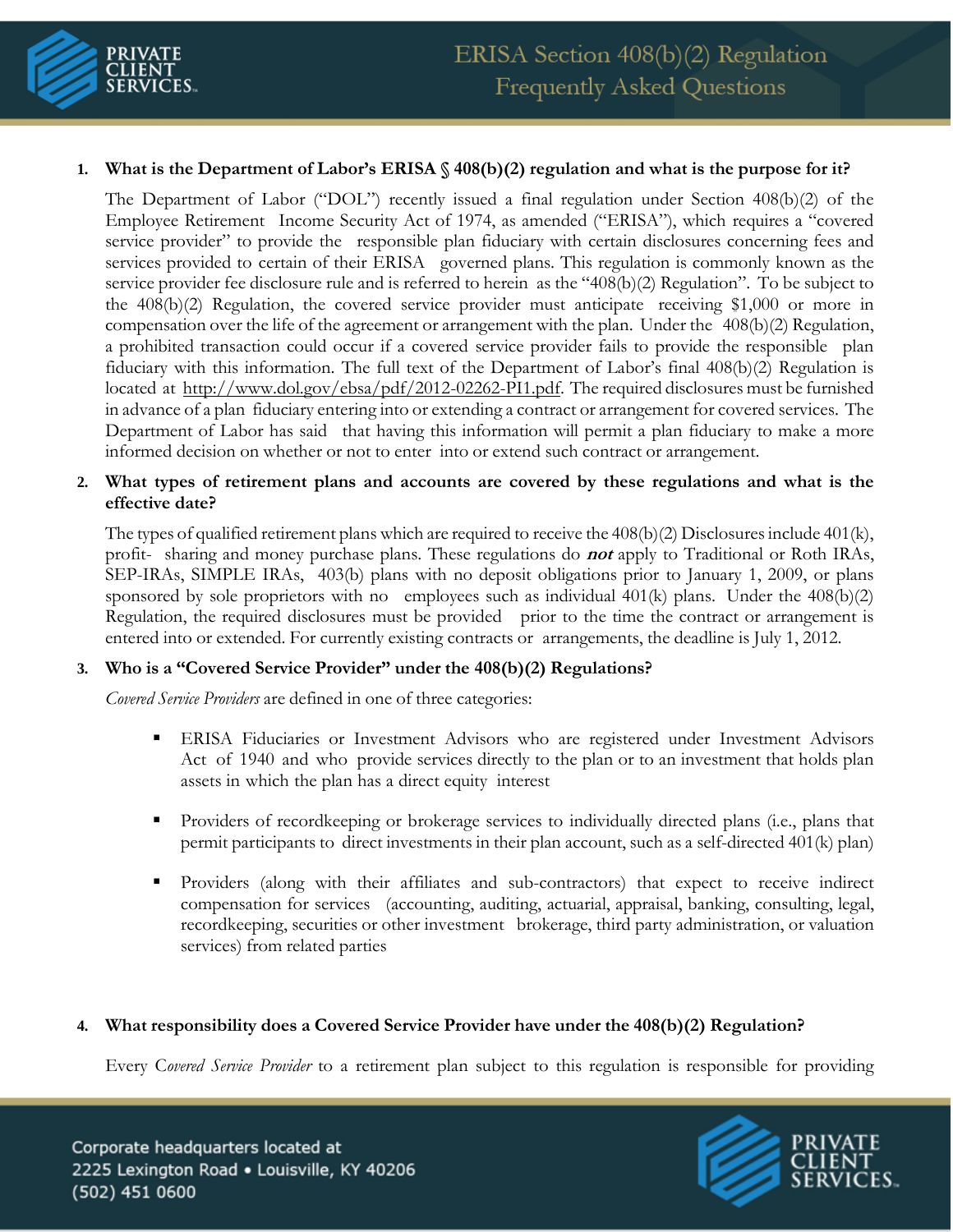

compensation- related disclosures to the responsible plan fiduciary when the Covered Service Provide expects to receive \$1,000 or more in compensation over the life of the contract or arrangement.

# **5. What responsibility do you have as the responsible plan fiduciary under the 408(b)(2) Regulation?**

As a plan sponsor and/or responsible plan fiduciary under the 408(b)(2) Regulation, ERISA imposes certain duties on you, including the duty to prudently select and monitor the services provided to the plan and those who provide them, the investments made by the plan and to ensure the plan pays no more than reasonable compensation for such services and products. Having detailed compensation related information from a Covered Service Provider is intended to allow you to perform a more informed evaluation of all contracts and arrangements between the plan and each Covered Service Provider so that you can determine if the contract or arrangement is, or continues to be, reasonable and prudent.

#### **6. Are the contracts or arrangements entered into by the Covered Service Provider with subcontractors and affiliates subject to disclosure under the 408(b)(2) Regulation?**

Certain contracts or arrangements between a Covered Service Provider and a subcontractor or affiliate are subject to disclosure if they are part of the contract or arrangement between the plan and the Covered Service Provider.

#### **7. What compensation is required to be disclosed and in what form must this disclosure take?**

The disclosure must include a description of all direct compensation (amounts paid directly by the plan, amounts paid by the plan sponsor that is reimbursed by the plan, and amounts paid directly from participant accounts in the plan) that the covered service provider (including all affiliates and subcontractors) expect to receive in connection with the covered services to the plan, as well as the manner in which the compensation will be received. Compensation can be disclosed as a formula, an amount, a range, or an estimate. The disclosure must also include a description of all indirect compensation that the service provider and its affiliates and subcontractors expect to receive in connection with the covered services to the plan, including the manner in which the compensation will be received. Indirect compensation is compensation received from sources other than directly from the plan or plan sponsor. A Covered Service Provider only has to provide a disclosure for the services it provides to the plan. As such, it is possible for a responsible plan fiduciary to receive multiple disclosures from multiple covered service providers for the plan.

## **8. Can the disclosures be made electronically?**

Yes, they can be made electronically, such as having them located to a web site, on a disc or similar electronic media either provided to or made available to the responsible plan fiduciary.

## **9. What happens if there are changes in the disclosures previously provided to the responsible plan fiduciary?**

Changes to disclosures must be provided by Covered Service Providers to the responsible plan fiduciary no later than 60 days from the date on which the Covered Service Provider is made aware of the change. However, changes to investment fund information must be reported annually.

Private Client Services will post any changes to these disclosures on this web site when changes are required to be made to them. Private Client Services will not notify you when these changes are made. It is your responsibility to consult this web site frequently to learn about any changes that have been made to these